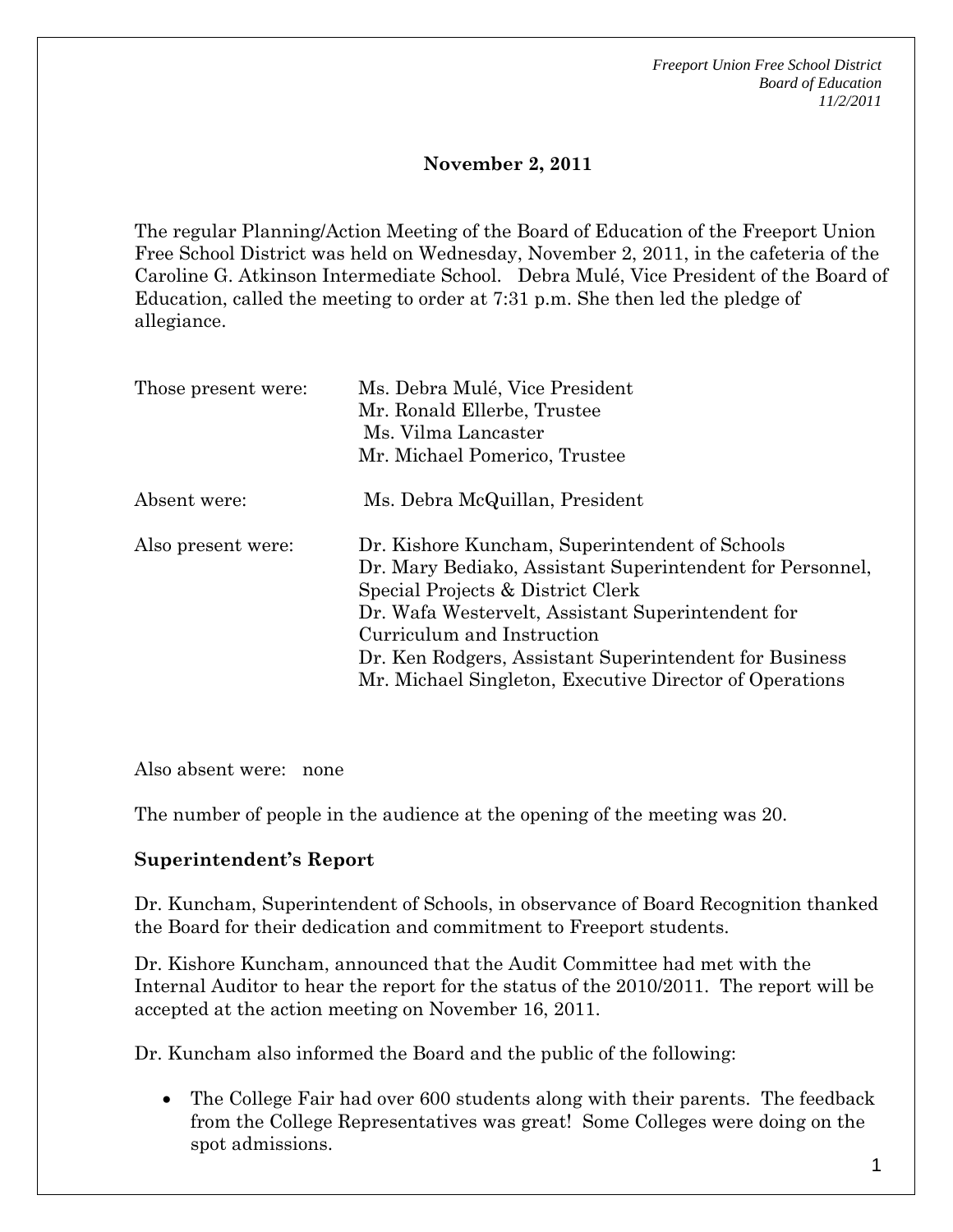- New Visions and Bayview Avenue fourth grade students will be participating in the Cradle of Aviation's Science, Technology, Engineering and Mathematics (STEM) Program. The children will conduct research and participate in various space exploration activities.
- The Freeport Football Team will have the first playoff game on November 5, 2011 at 3:00 p.m. at home.
- In our Girls Soccer Program, Giselle Ortiz earned All County honors and was named Conference AAIII Player of the Year. Tracie Roberts was named Conference AAIII Coach of the Year.

Dr. Kuncham then introduced Dr. Wafa Westervelt, Assistant Superintendent for Curriculum and Instruction. Dr. Westervelt gave an overview of the School Quality Review, a program to help school districts make progress.

- The Superintendent announced that a stay has been granted in the legal proceedings against Nassau County trying to shift the costs of the "sewer tax" to the school districts.
- Proud to announce that the District will be partnering with The United Way and J P Morgan Chase in a program that over the next 4 to 5 years will bring \$600,000 to \$700,000 to expand programs for Freeport students.
- Pleased to announce that Mr. Ernest Kight, Jr. will be staying on till June 30, 2011.

The Superintendent introduced Mr. Kight. Mr. Kight said he was overwhelmed and humbled by support that he has received from the community. He then announced that after talking to many students, parents, community residents and most especially his wife, he has reconsidered his decision and would like to stay if possible through June, 2012. He has submitted his request to the Board of Education for their consideration. He was grateful to Dr. Kuncham for his support in this regard.

Mrs. Debra Mule, Vice President of the Board read the following statement of support for Mr. Kight' s decision to stay for the rest of the school year from the Board President, Debra McQuillan who was unable to attend the meeting due to prior commitment:

"Even though I cannot be there, I want you to know that I fully support this request and would be casting my vote in favor if I was able to be there this evening. My best wishes to Mr. Kight."

# **Questions from the Public**

The public was given the opportunity to address the Board of Education. Each speaker was allowed to address the Board for four minutes on any topic. The Board and administration addressed the comments from the public.